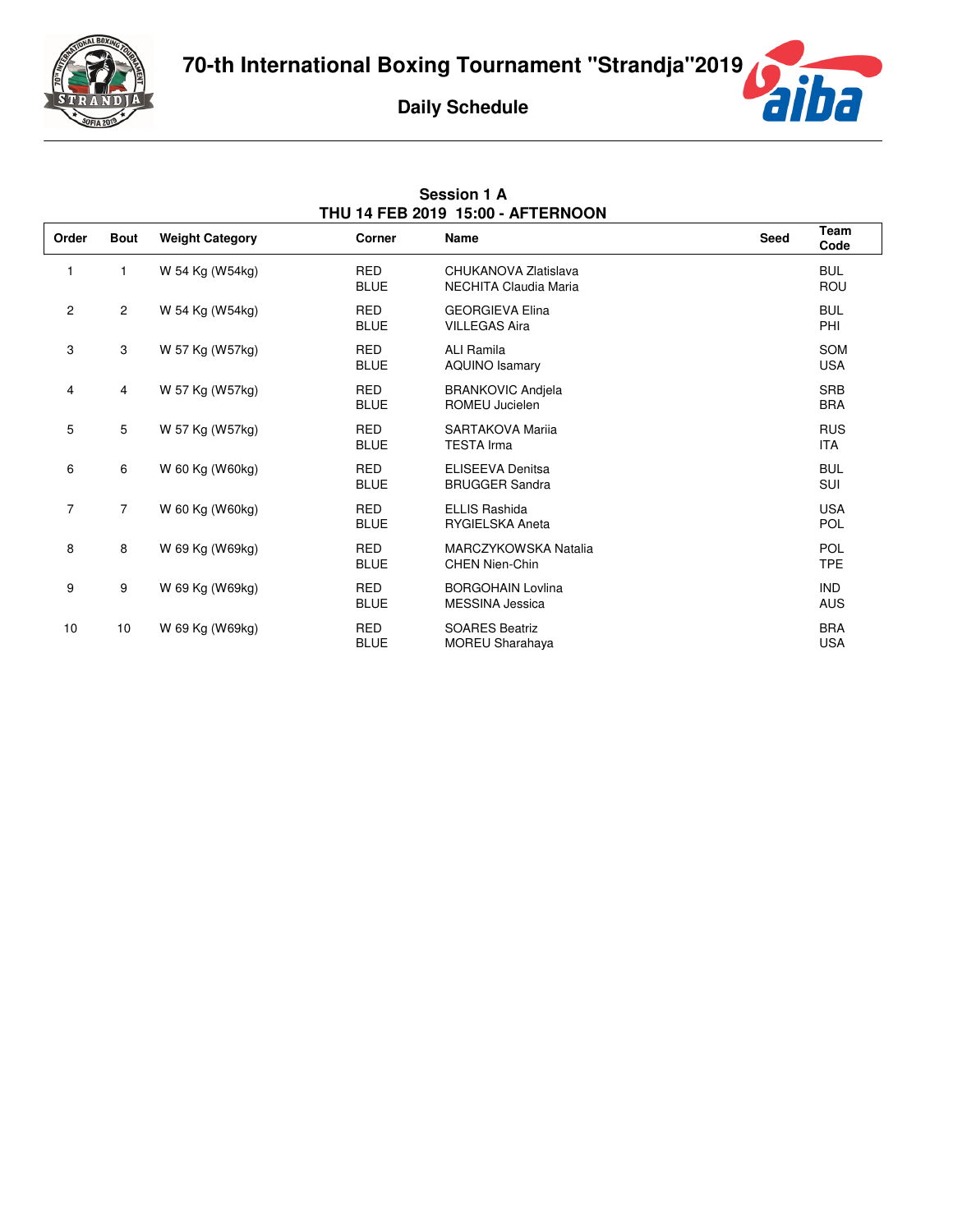

**Session 2 B**



| THU 14 FEB 2019 15:00 - AFTERNOON |             |                        |                           |                                                   |      |                          |
|-----------------------------------|-------------|------------------------|---------------------------|---------------------------------------------------|------|--------------------------|
| Order                             | <b>Bout</b> | <b>Weight Category</b> | Corner                    | Name                                              | Seed | Team<br>Code             |
| 1                                 | 11          | W 54 Kg (W54kg)        | <b>RED</b><br><b>BLUE</b> | PITESA Zeyana<br><b>COROLI</b> luiva              |      | CRO<br><b>MDA</b>        |
| $\overline{c}$                    | 12          | W 57 Kg (W57kg)        | <b>RED</b><br><b>BLUE</b> | <b>MESIANO Alessia</b><br>NICOLSON Skye           |      | <b>ITA</b><br><b>AUS</b> |
| 3                                 | 13          | W 57 Kg (W57kg)        | <b>RED</b><br><b>BLUE</b> | SIVENOVA Marina<br>PERIJOC Lacramioara            |      | <b>BUL</b><br>ROU        |
| 4                                 | 14          | W 57 Kg (W57kg)        | <b>RED</b><br><b>BLUE</b> | ZEKIC Jelena<br><b>LATHER Sonia</b>               |      | <b>SRB</b><br><b>IND</b> |
| 5                                 | 15          | W 60 Kg (W60kg)        | <b>RED</b><br><b>BLUE</b> | <b>THOUR Stephanie</b><br><b>BRUYEVICH Helina</b> |      | <b>SWE</b><br><b>BLR</b> |
| 6                                 | 16          | W 60 Kg (W60kg)        | <b>RED</b><br><b>BLUE</b> | <b>MOORE Amelia</b><br><b>COSMA Cristina</b>      |      | <b>USA</b><br>ROU        |
| 7                                 | 17          | W 60 Kg (W60kg)        | <b>RED</b><br><b>BLUE</b> | <b>ESMAN Anastasija</b><br>SANCHEZ Dayana Erika   |      | <b>RUS</b><br><b>ARG</b> |
| 8                                 | 18          | W 64 Kg (W64kg)        | <b>RED</b><br><b>BLUE</b> | YONUZOVA Melis<br><b>BASUMATARI Pwilao</b>        |      | <b>BUL</b><br><b>IND</b> |
| 9                                 | 19          | W 69 Kg (W69kg)        | <b>RED</b><br><b>BLUE</b> | <b>JONES Oshae</b><br>JABRAYILOVA Maryam          |      | <b>USA</b><br><b>AZE</b> |
| 10                                | 20          | W 69 Kg (W69kg)        | <b>RED</b><br><b>BLUE</b> | <b>BYLON Atheyna</b><br>PEREZ Lucia Noelia        |      | <b>PAN</b><br><b>ARG</b> |
| 11                                | 21          | W 69 Kg (W69kg)        | <b>RED</b><br><b>BLUE</b> | <b>AZIZOVA Elmira</b><br><b>WOJCIK Elzbieta</b>   |      | <b>RUS</b><br>POL        |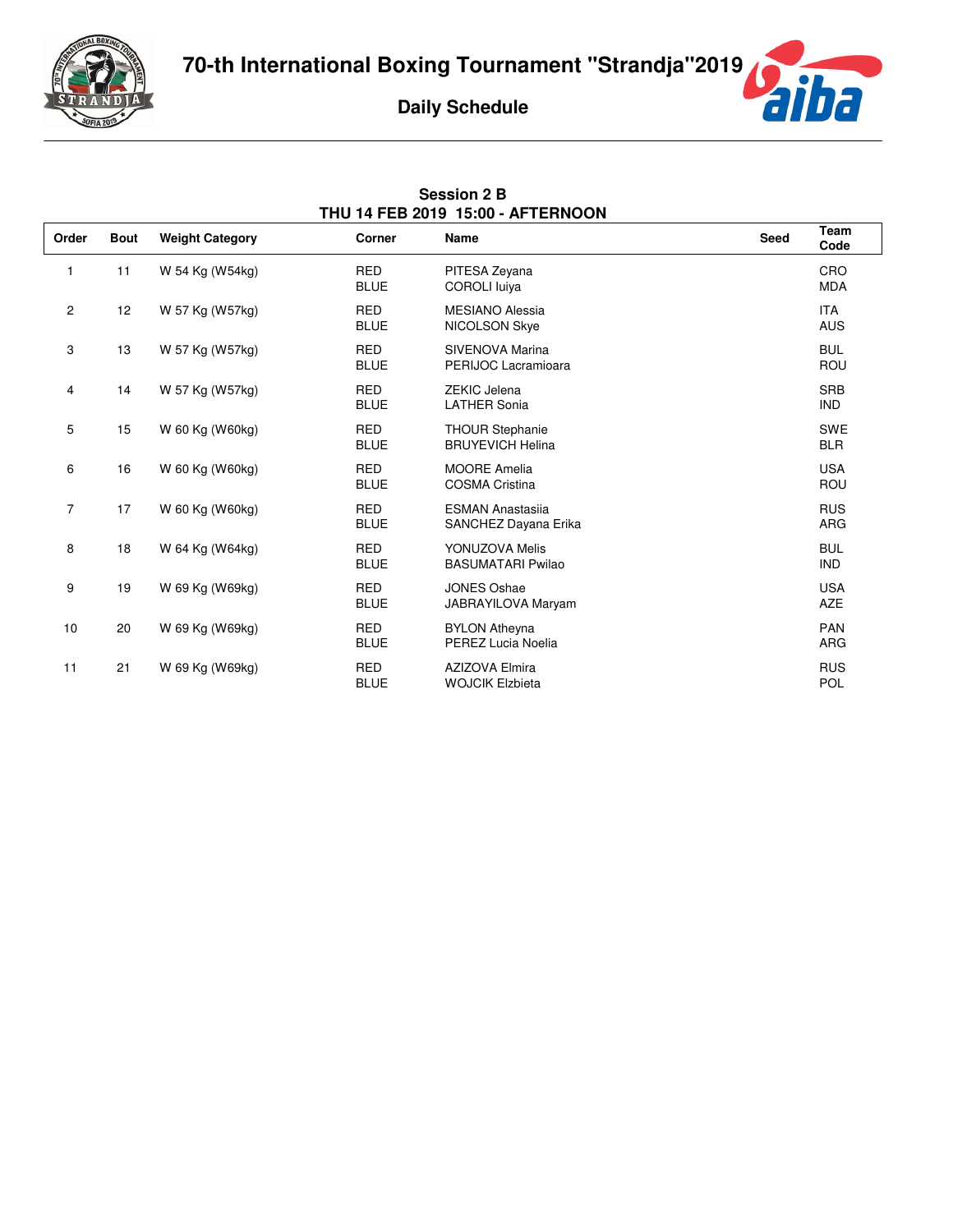



| <b>Session 3 A</b>                     |  |  |  |  |  |  |
|----------------------------------------|--|--|--|--|--|--|
| <b>THU 14 FEB 2019 18:30 - EVENING</b> |  |  |  |  |  |  |

| Order          | <b>Bout</b> | <b>Weight Category</b> | Corner                    | <b>Name</b>                                                | Seed | Team<br>Code             |
|----------------|-------------|------------------------|---------------------------|------------------------------------------------------------|------|--------------------------|
|                | 22          | 49 Kg (46-49kg)        | <b>RED</b><br><b>BLUE</b> | <b>ZHUSSUPOV Temirtas</b><br><b>AHMED Ageel</b>            |      | <b>KAZ</b><br><b>SCO</b> |
| $\mathbf{2}$   | 23          | 69 Kg (69kg)           | <b>RED</b><br><b>BLUE</b> | <b>BUYIN</b><br><b>LOFTUS Connor James</b>                 |      | <b>CHN</b><br><b>ENG</b> |
| 3              | 24          | 69 Kg (69kg)           | <b>RED</b><br><b>BLUE</b> | <b>BARABANOV Yevhenii</b><br><b>CETINIC Petar</b>          |      | <b>UKR</b><br>CRO        |
| 4              | 25          | 69 Kg (69kg)           | <b>RED</b><br><b>BLUE</b> | <b>JANESKI</b> Goce<br><b>GURULI Lasha</b>                 |      | <b>MKD</b><br>GEO        |
| 5              | 26          | 69 Kg (69kg)           | <b>RED</b><br><b>BLUE</b> | <b>ARREGUI Brian Agustin</b><br><b>MAKHMUDOV Shakhabas</b> |      | <b>ARG</b><br><b>RUS</b> |
| 6              | 27          | 69 Kg (69kg)           | <b>RED</b><br><b>BLUE</b> | <b>ROJAS JR Freudis</b><br>ZHUSSUPOV Ablaikhan             |      | <b>USA</b><br><b>KAZ</b> |
| $\overline{7}$ | 28          | 81 Kg (81kg)           | <b>RED</b><br><b>BLUE</b> | <b>NAYDENOV Blagoy</b><br><b>HREKUL Stepan</b>             |      | <b>BUL</b><br><b>UKR</b> |
| 8              | 29          | 81 Kg (81kg)           | <b>RED</b><br><b>BLUE</b> | <b>UNAL M Nadir</b><br>MACHADO Keno                        |      | <b>TUR</b><br><b>BRA</b> |